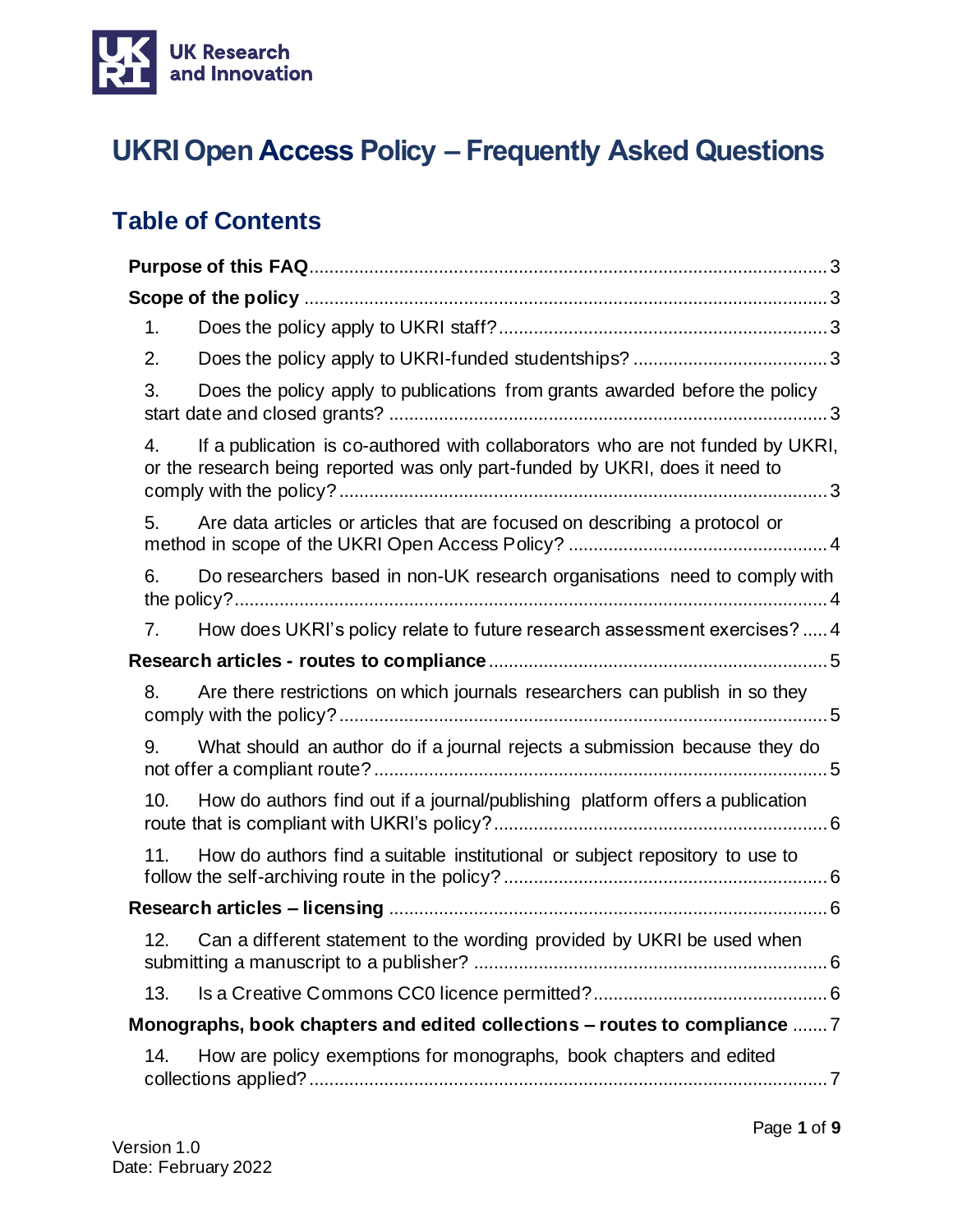

| 15.<br>When will the UKRI open access block grant allocations be announced?  7                                                                                                                                                                                  |  |  |  |  |  |
|-----------------------------------------------------------------------------------------------------------------------------------------------------------------------------------------------------------------------------------------------------------------|--|--|--|--|--|
| 16.<br>When will the full terms and conditions for the open access block grant for                                                                                                                                                                              |  |  |  |  |  |
| The description of eligible costs for the open access block grant for research<br>17.<br>articles states that when publishing via a hybrid journal that journal must meet the<br>Jisc requirements for transformative journals or transitional agreements to be |  |  |  |  |  |
| 18.                                                                                                                                                                                                                                                             |  |  |  |  |  |
| 19.<br>How will UKRI's open access funding for monographs, book chapters and                                                                                                                                                                                    |  |  |  |  |  |
| 20. Prior to finalising the details of the new funding mechanism for open access<br>monographs, book chapters and edited collections, can open access costs continue                                                                                            |  |  |  |  |  |
|                                                                                                                                                                                                                                                                 |  |  |  |  |  |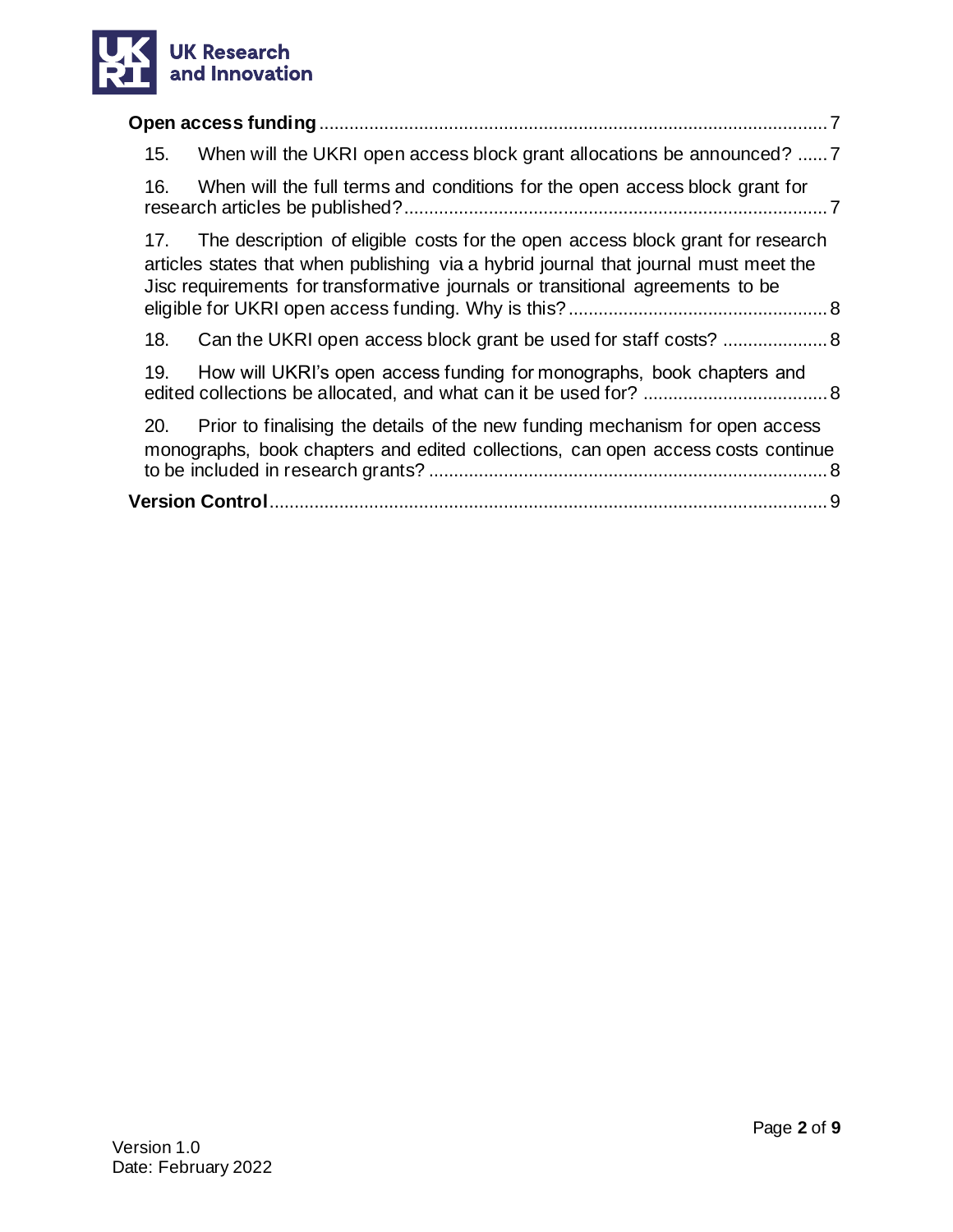

### <span id="page-2-0"></span>**Purpose of this FAQ**

This FAQ provides supplementary information about the UKRI Open Access Policy. Please also refer to the core requirements and guidance on UKRI's website at:

- [UKRI Open Access Policy](https://www.ukri.org/publications/ukri-open-access-policy/)
- [Publishing your findings](https://www.ukri.org/manage-your-award/publishing-your-research-findings/#contents-list)

Information about the implementation of the policy can be found at shaping our open [access policy.](https://www.ukri.org/our-work/supporting-healthy-research-and-innovation-culture/open-research/open-access-policies-review/)

This FAQ will be updated regularly with new questions and current information.

### <span id="page-2-1"></span>**Scope of the policy**

Publications in-scope of the policy are defined in the [UKRI Open Access Policy.](https://www.ukri.org/publications/ukri-open-access-policy/)

### <span id="page-2-2"></span>**1. Does the policy apply to UKRI staff?**

Yes, when the research publication acknowledges funding from UKRI and its councils*,* this includes in-scope outputs from staff at UKRI institutes, units and facilities.

### <span id="page-2-3"></span>**2. Does the policy apply to UKRI-funded studentships?**

The policy applies to in-scope research articles arising from [UKRI Training Grants](https://www.ukri.org/manage-your-award/meeting-ukri-terms-and-conditions-for-funding/) as these need to acknowledge our funding. Monographs, book chapters and edited collections arising from training grants are exempt, as detailed in the [UKRI Open](https://www.ukri.org/publications/ukri-open-access-policy/)  [Access Policy.](https://www.ukri.org/publications/ukri-open-access-policy/) Training grants include grants for studentships and funding specifically for the training and development of researchers.

### <span id="page-2-4"></span>**3. Does the policy apply to publications from grants awarded before the policy start date and closed grants?**

The policy applies to a publication arising from pre-existing and closed awards if it is an in-scope research article submitted for publication on or after 1 April 2022, or an in-scope monograph, book chapter or edited collection published on or after 1 January 2024.

### <span id="page-2-5"></span>**4. If a publication is co-authored with collaborators who are not funded by UKRI, or the research being reported was only part-funded by UKRI, does it need to comply with the policy?**

Yes. In-scope publications that need to acknowledge UKRI funding are required to comply with the policy. UKRI award holders should be clear on funder requirements they are subject to when agreeing collaborations.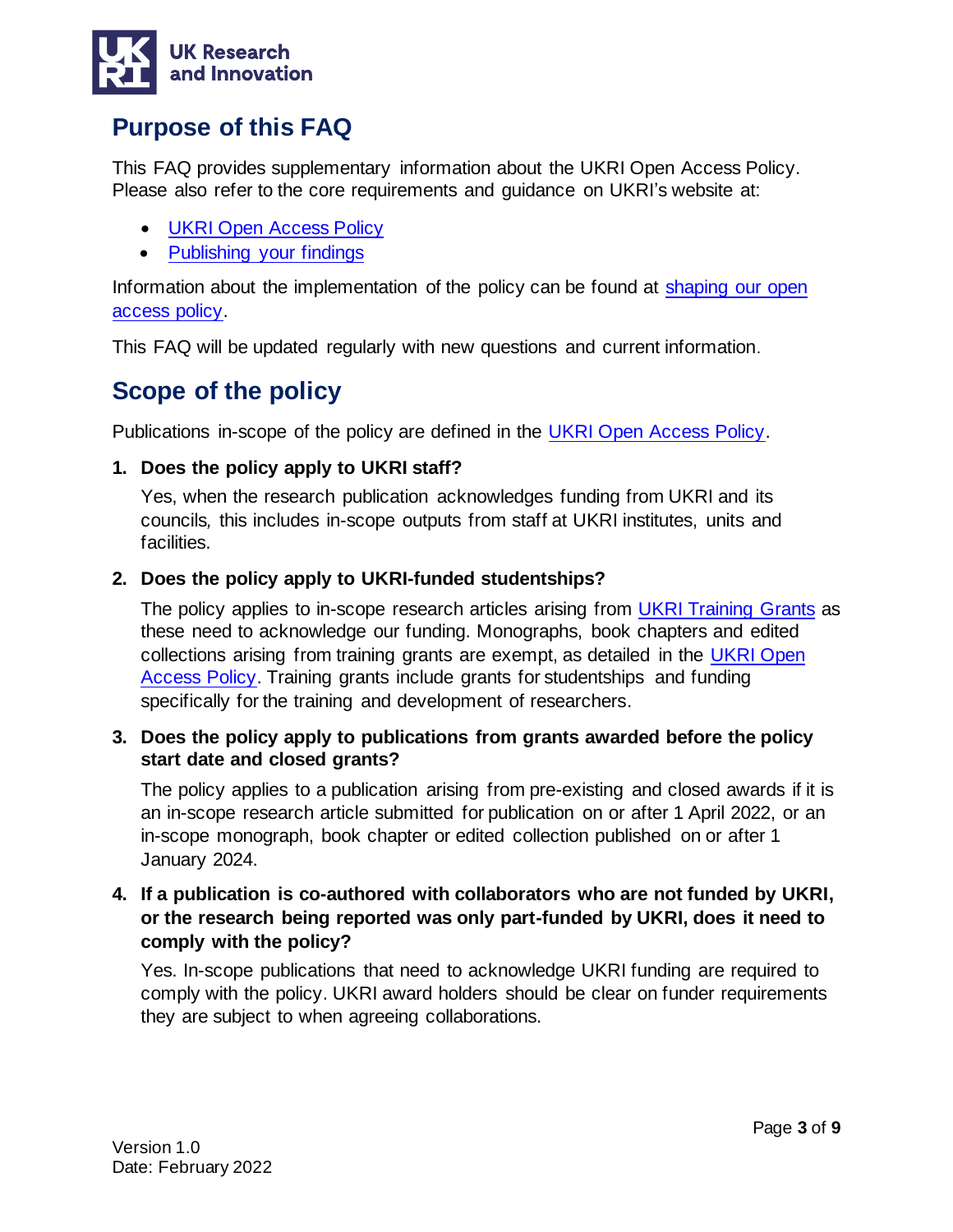

### <span id="page-3-0"></span>**5. Are data articles or articles that are focused on describing a protocol or method in scope of the UKRI Open Access Policy?**

No. The scope of the policy applies to: *"Peer-reviewed research articles, including reviews and conference papers, that are accepted for final publication in either a journal, conference proceeding with an International Standards Serial Number (ISSN), or publishing platform."* Whilst they are not in scope UKRI recognises that research data, research methods and protocols are important elements of research. The "peer-reviewed research articles" that the policy applies to, however, discuss the outcomes of a research project.

### <span id="page-3-1"></span>**6. Do researchers based in non-UK research organisations need to comply with the policy?**

In-scope publications that need to acknowledge UKRI funding are expected to comply with the policy. This includes publications arising from UKRI Overseas Development Assistance (ODA) funding.

However, UKRI recognises that there are different open access contexts internationally, and it may be that an author based at a non-UK research organisation does not have access to a repository or immediate open access options. Therefore, UKRI may permit a policy exception for an author based at a non-UK research organisation. To request an exception the grant holder should contact UKRI.

UKRI funds international partnerships directly, for example through the Global Challenges Research Fund (GCRF). In most cases these research grants are made via a UK-based research organisation and it is anticipated that all publications inscope of the UKRI Open Access Policy will have a UK based author and compliance is required. Most UK-based research organisations receive a UKRI block grant to support open access costs.

UKRI also contributes to bilateral and multilateral international partnerships, for example through the Newton Fund or the Fund for International Collaboration. Here UK researchers are supported through a UKRI research grant, with overseas researchers supported by their local funding organisation. In these circumstances the Open Access policy of each funding organisation applies.

Where UKRI research grant funding is directly allocated to a non-UK based research organisation it is permissible for open access costs to be part of the research grant.

#### <span id="page-3-2"></span>**7. How does UKRI's policy relate to future research assessment exercises?**

As part of their Future Research Assessment Programme (FRAP), the four UK higher education funding bodies (Research England, [Scottish Funding](http://www.sfc.ac.uk/)  [Council,](http://www.sfc.ac.uk/) [Higher Education Funding Council for Wales](https://www.hefcw.ac.uk/) and [Department for the](https://www.economy-ni.gov.uk/articles/higher-education-research-excellence-framework)  [Economy, NI\)](https://www.economy-ni.gov.uk/articles/higher-education-research-excellence-framework) will develop the open access policy for any future national research assessment exercise. Decisions about a future research assessment open access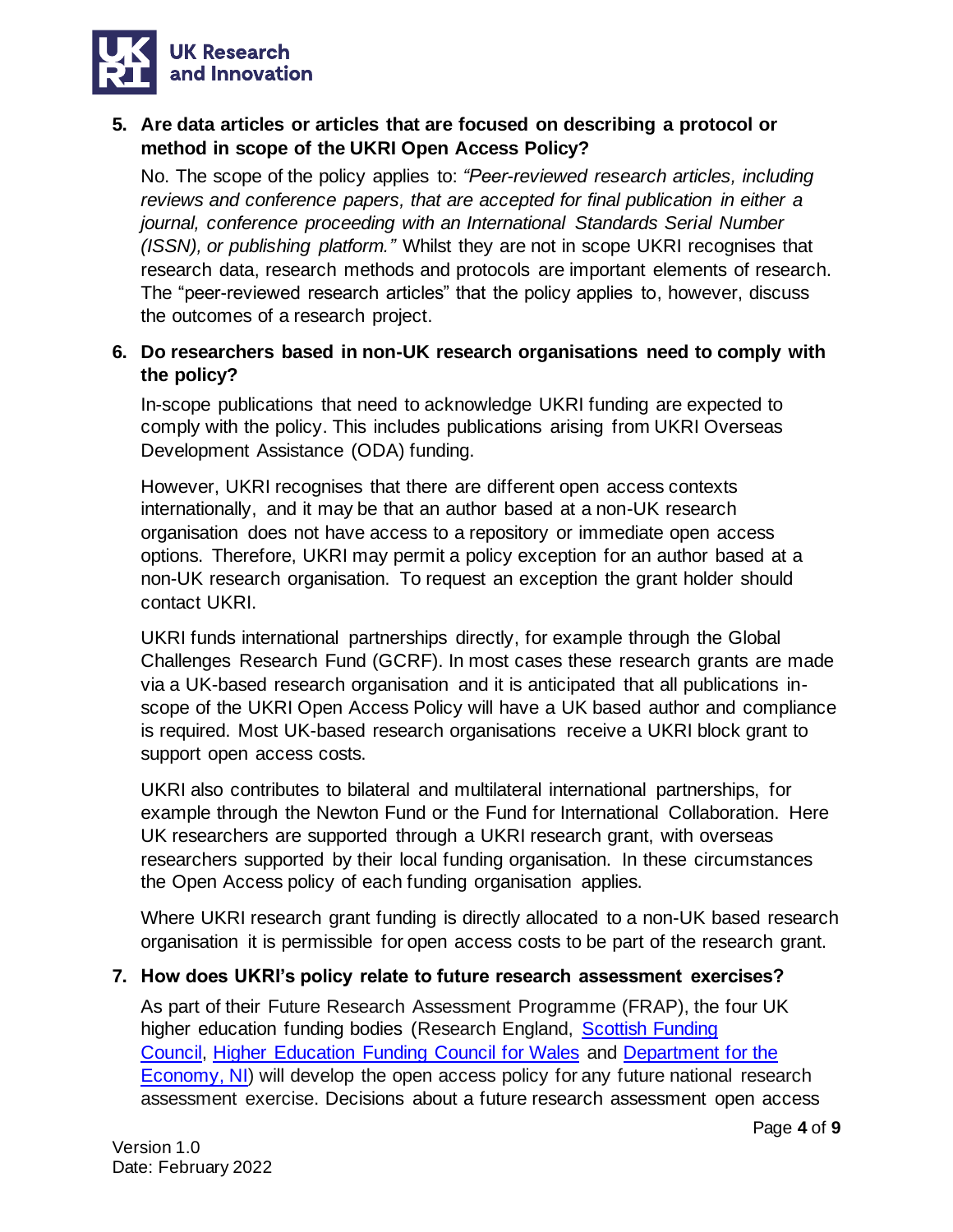

policy will be made by the four UK higher education funding bodies based on consultation with the sector and evaluation of open access in REF 2021.

At the launch of the UKRI Open Access Review, the UK higher education funding bodies agreed that any open access policy within a future research assessment exercise would seek commonality with the UKRI open access policy position. It is the intention that the UK higher education funding bodies will consider a UKRI open access compliant publication to meet any future national research assessment open access policy without additional action from the author and/or institution. Both UKRI and the UK higher education funding bodies note that the scope of an open access policy for the future national research assessment exercise is much broader than the UKRI Open Access Policy. This will be considered when developing the future national research assessment position.

### <span id="page-4-0"></span>**Research articles - routes to compliance**

Compliance routes are defined in the [UKRI Open Access Policy.](https://www.ukri.org/publications/ukri-open-access-policy/) Additional guidance for authors is available at [making your research publications open access.](https://www.ukri.org/manage-your-award/publishing-your-research-findings/making-your-research-publications-open-access/#contents-list)

<span id="page-4-1"></span>**8. Are there restrictions on which journals researchers can publish in so they comply with the policy?**

Researchers can publish in the journal or platform they consider most appropriate for their research, provided UKRI's open access requirements are met. This can include fully open access journals or publishing platforms, or 'hybrid' subscription journals that offer an open access option, and which offer a compliant route.

However, only hybrid journals that are included in transitional open access arrangements (i.e. transformative journals or transitional agreements) that meet the requirements of the research sector, and as set out in the [Jisc requirements,](https://www.jisc.ac.uk/content/open-access/our-role) are eligible to receive UKRI open access funds.

If you intend to publish in a hybrid journal that does not meet these requirements, you will need to find an alternative source of funding to meet the publication costs.

UKRI will provide an online tool for authors and research organisations to use to make is easy to check if a journal offers a compliant open access route, and whether it meets the sectors requirements for transitional agreements / transformative journals. This tool is currently being developed and will be available by the policy start date. UKRI and Jisc will provide regular updates [o](https://www.ukri.org/our-work/supporting-healthy-research-and-innovation-culture/open-research/open-access-policies-review/)n the development of the tool.

<span id="page-4-2"></span>**9. What should an author do if a journal rejects a submission because they do not offer a compliant route?**

Publishers may not always offer compliant routes to the UKRI Open Access Policy. If this is the case researchers should seek advice from their research organisation.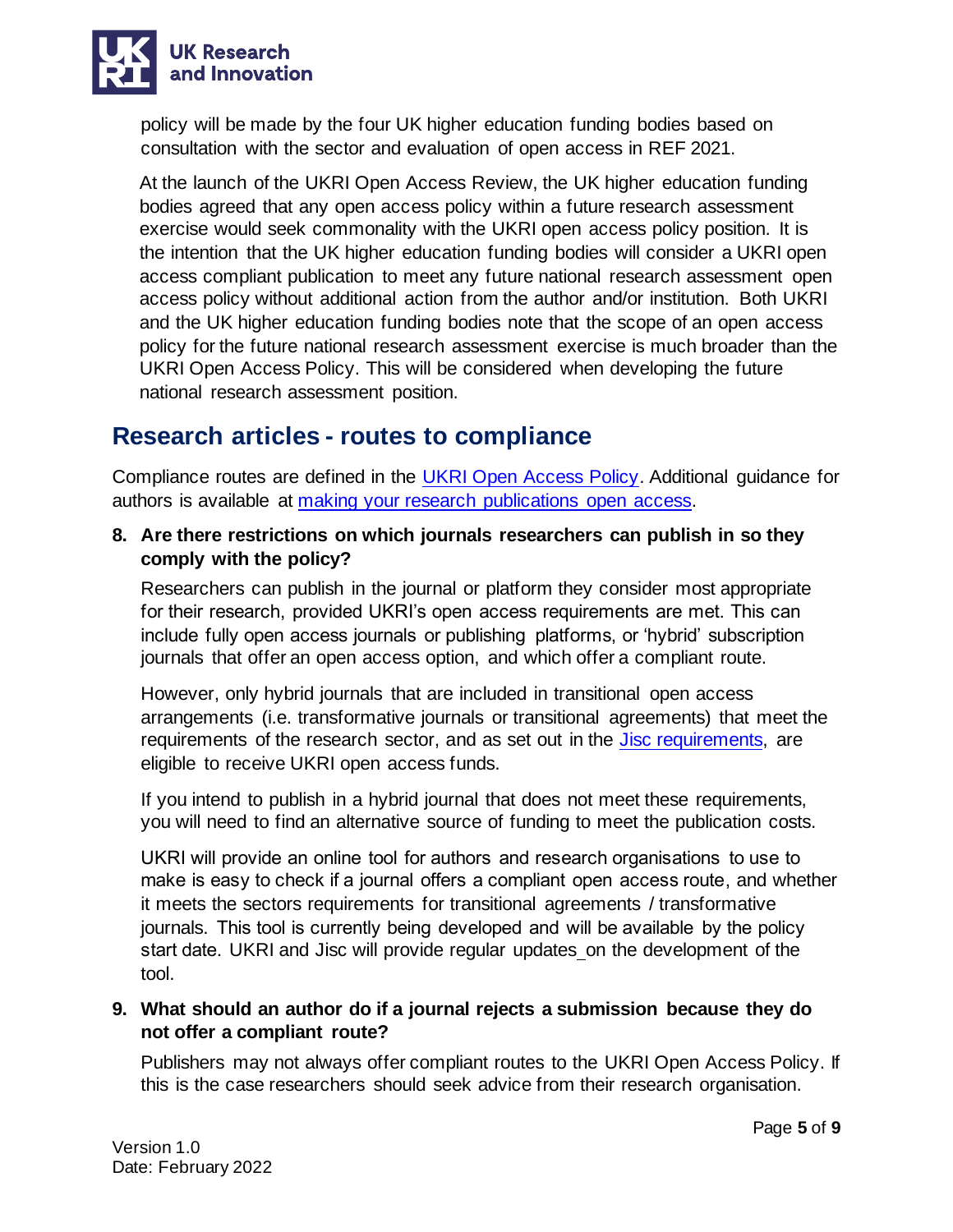

UKRI has funded Jisc to work with publishers and research organisations to help increase the adoption of open access agreements that comply with the policy and to increase open access options that are eligible for UKRI open access funding.

### <span id="page-5-0"></span>**10. How do authors find out if a journal/publishing platform offers a publication route that is compliant with UKRI's policy?**

Authors should check with the publisher to see if a journal or publishing platform offers a compliant route to the policy.

UKRI will provide an online tool for authors and research organisations to use to make it easy to check if a journal offers a compliant open access route. This tool is being developed and will be available by the policy start date. UKRI and Jisc will provide regular updates on the development of the tool.

### <span id="page-5-1"></span>**11. How do authors find a suitable institutional or subject repository to use to follow the self-archiving route in the policy?**

Authors should check with their research organisation for advice on what repository to use.

Suitable repositories can be found via the [Directory of Open Access Repositories](https://www.jisc.ac.uk/opendoar)  [\(OpenDOAR\)](https://www.jisc.ac.uk/opendoar).

### <span id="page-5-2"></span>**Research articles – licensing**

Licensing requirements are defined in the [UKRI Open Access Policy.](https://www.ukri.org/publications/ukri-open-access-policy/) Additional guidance for authors is available at [making your research publications open access.](https://www.ukri.org/manage-your-award/publishing-your-research-findings/making-your-research-publications-open-access/#contents-list)

The process and guidance for applying for a no-derivatives (CC BY-ND) licence exception is available at [apply for a no-derivatives licence exception.](https://www.ukri.org/publications/no-derivatives-licence-exception/)

### <span id="page-5-3"></span>**12. Can a different statement to the wording provided by UKRI be used when submitting a manuscript to a publisher?**

We provide wording (see [UKRI Open Access Policy\)](https://www.ukri.org/publications/ukri-open-access-policy/) to authors seeking to comply with our policy via Route 2 for inclusion in their articles to give the publisher notice of UKRI's licensing requirement.

Other funders, or your research organisation, may provide equivalent wording to that supplied in UKRI's policy which intends to achieve the same result of immediate open access via deposit of the author's accepted manuscript with the appropriate license. Provided the wording achieves compliance with the policy, authors may use wording provided by another funder (e.g. Wellcome) or their research organisation.

### <span id="page-5-4"></span>**13. Is a Creative Commons CC0 licence permitted?**

UKRI recommends using a CC BY licence for research publications and this is the core requirement for research articles. However, authors are permitted to use a [CC0](https://creativecommons.org/publicdomain/zero/1.0/)  [licence.](https://creativecommons.org/publicdomain/zero/1.0/)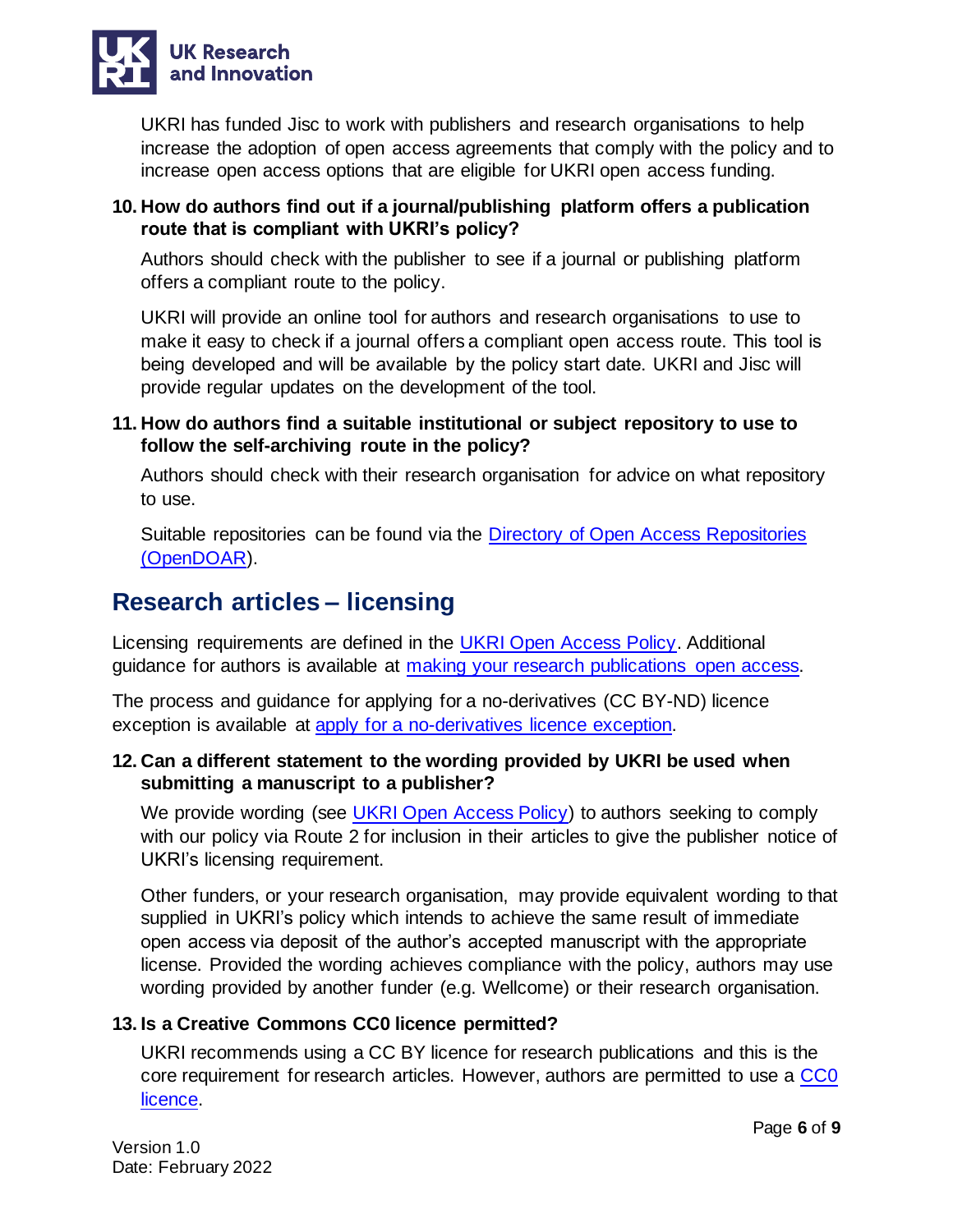

### <span id="page-6-0"></span>**Monographs, book chapters and edited collections – routes to compliance**

Compliance routes and exceptions are defined in the [UKRI Open Access Policy.](https://www.ukri.org/publications/ukri-open-access-policy/) Additional guidance for authors is also provided at [making your research publications](https://www.ukri.org/manage-your-award/publishing-your-research-findings/making-your-research-publications-open-access/#contents-list)  [open access.](https://www.ukri.org/manage-your-award/publishing-your-research-findings/making-your-research-publications-open-access/#contents-list)

UKRI will be publishing further guidance on its open access requirements and funding for long-form publications later in 2022; for more information see [shaping our open](https://www.ukri.org/our-work/supporting-healthy-research-and-innovation-culture/open-research/open-access-policies-review/)  [access policy.](https://www.ukri.org/our-work/supporting-healthy-research-and-innovation-culture/open-research/open-access-policies-review/)

### <span id="page-6-1"></span>**14. How are policy exemptions for monographs, book chapters and edited collections applied?**

UKRI's open access requirements for monographs, book chapters and edited collections will apply to outputs published from 1 January 2024. We will develop our approach for managing exceptions to the open access requirements for longform outputs by working collaboratively with stakeholders and provide an update later this year. This will include advice on the policy exception relating to third party materials where permissions cannot be obtained and there is no suitable option available to enable open access publication.

### <span id="page-6-2"></span>**Open access funding**

Funding information, including eligible costs for the UKRI open access block grant for research articles, is available at [shaping our open access policy.](https://www.ukri.org/our-work/supporting-healthy-research-and-innovation-culture/open-research/open-access-policies-review/)

Authors should contact their research organisation to find out about available open access funding.

### <span id="page-6-3"></span>**15. When will the UKRI open access block grant allocations be announced?**

As set out on our web pages UKRI has substantially increased the open access block grant to support the new UKRI Open Access Policy for research articles. Eligible research organisations will be notified of their open access block grant allocations in February 2022.

### <span id="page-6-4"></span>**16. When will the full terms and conditions for the open access block grant for research articles be published?**

Information about the eligible costs for the open access block grant and the reporting requirements are detailed at [shaping our open access policy.](https://www.ukri.org/our-work/supporting-healthy-research-and-innovation-culture/open-research/open-access-policies-review/) The full terms and conditions will be made available to research organisations with their open access block grant letter in March 2022.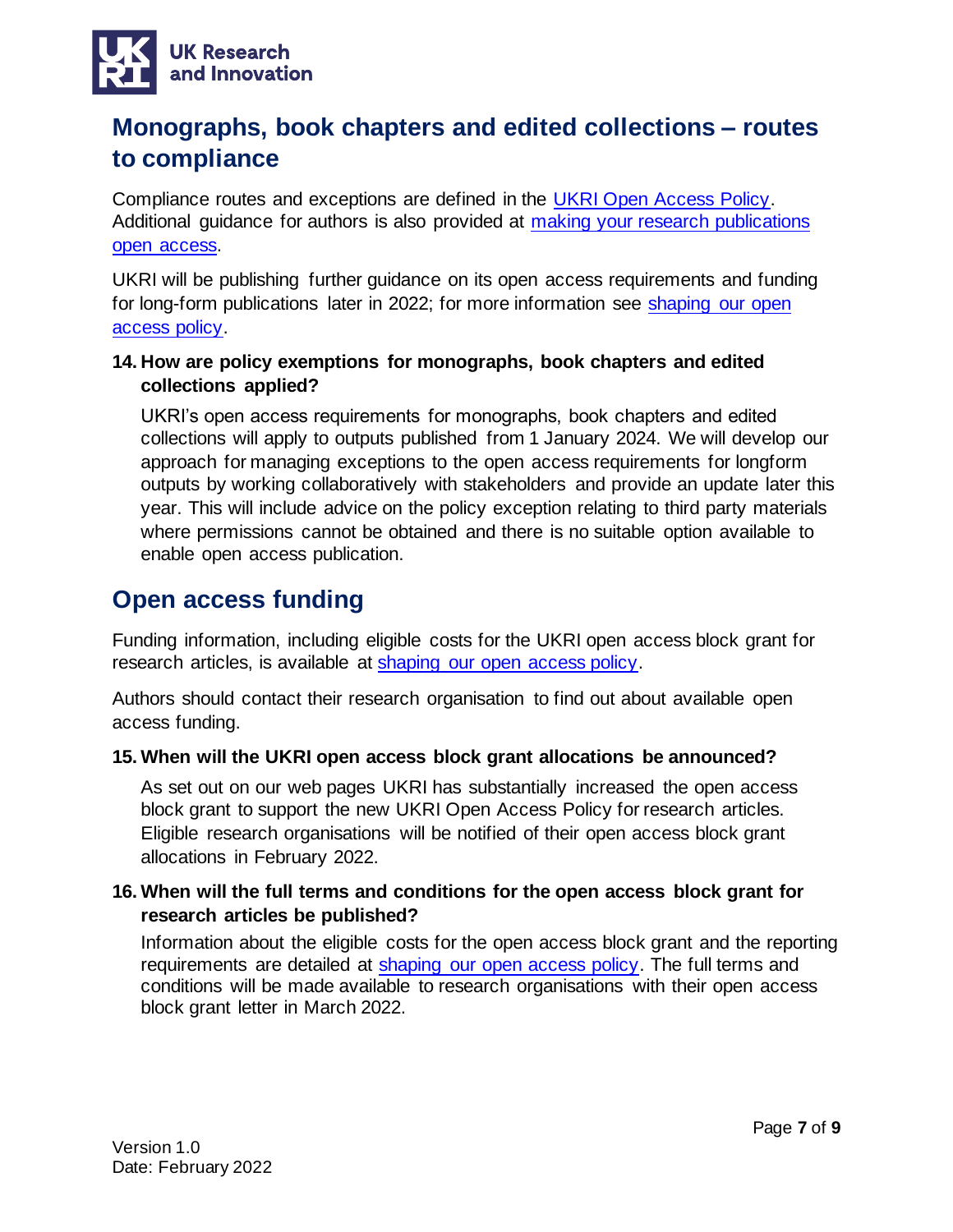

<span id="page-7-0"></span>**17. The description of eligible costs for the open access block grant for research articles states that when publishing via a hybrid journal that journal must meet the Jisc requirements for transformative journals or transitional agreements to be eligible for UKRI open access funding. Why is this?** 

This restriction on the use of the UKRI open access block grant is to help support the transition to, and affordability of open access**.** Hybrid journals include both open access articles that receive a fee to publish and articles that are available under a paywall via a subscription fee. The requirements for transformative journals and transitional agreements help to deliver cost effective open access by putting in place mechanisms that progress full and immediate open access whilst enabling publishers to transparently manage the transition from subscription to open access. The Jisc requirements have been developed in consultation with the research sector and governed by the UUK Jisc content negotiation strategy group. Further information is set out on the [Jisc open access web pages.](https://www.jisc.ac.uk/content/open-access/our-role)

#### <span id="page-7-1"></span>**18. Can the UKRI open access block grant be used for staff costs?**

Yes. The UKRI open access block grant can be used to cover costs that enable research organisations to meet the aims of our open access policy. This includes staff costs and UKRI does not set any specific limits for staff costs. Research organisations may have a variety of different activity that supports the implementation of the policy. Research organisations will need to ensure the costs meet the aim of the funding and are auditable as part of our funding assurance processes.

#### <span id="page-7-2"></span>**19. How will UKRI's open access funding for monographs, book chapters and edited collections be allocated, and what can it be used for?**

UKRI has committed to providing a dedicated fund of £3.5M per year to support the monographs, book chapters and edited collections open access policy from 1 January 2024. The process for allocating the funds and the definition of eligible costs is being developed. The funding will be held at UKRI in a central pot and it is anticipated that the funding will be available via an application process. It is UKRI's intention that a diversity of monograph business models will be supported, for example book processing charges and membership models that support open access.

### <span id="page-7-3"></span>**20. Prior to finalising the details of the new funding mechanism for open access monographs, book chapters and edited collections, can open access costs continue to be included in research grants?**

Publication costs for monographs, book chapters and edited collections can continue be included in research grant applications. UKRI will provide updated guidance in due course. UKRI's open access requirement only applies to monographs, book chapters and edited collections published on or after 1 January 2024.